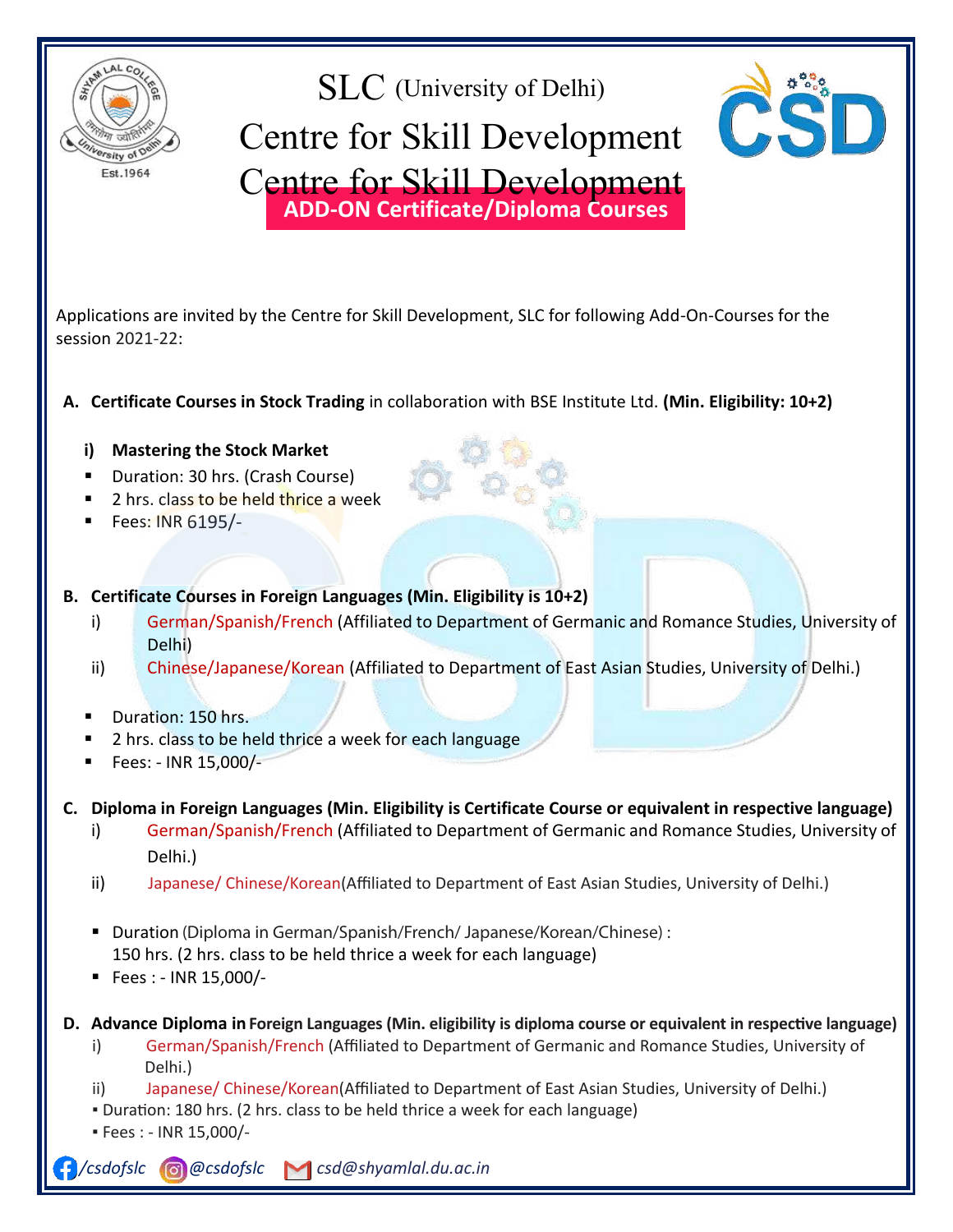# **DOCUMENTS REQUIRED to be emailed for registra�on**

## **(email : csd@shyamlal.du.ac.in)**

- 1. Subject Line of Email should clearly specify the course applied . e.g. **Registration for Certificate Course in**<br>Courses  **German**
- 2. Copy of class 12th mark sheet.
- 2. Copy of mark sheet of last examination passed. 3. Copy of mark sheet of last examina�on passed.
- 4. Screenshot of payment of registration fee Rs. 50
- 5. Copy of marksheet of Certificate course/Diploma course passed in concerned language (For admission to **Diploma/Advance diploma in German/Spanish/French/Japanese/Korean/Chinese only**)

**\_\_\_\_\_\_\_\_\_\_\_\_\_\_\_\_\_\_\_\_\_\_\_\_\_\_\_\_\_\_\_\_\_\_\_\_\_\_\_\_\_\_\_\_\_\_\_\_\_\_\_\_\_\_\_\_\_\_\_\_\_\_\_\_\_\_\_\_\_\_\_\_\_\_\_\_\_\_\_\_\_\_\_\_\_\_\_**

- **Online Registration Forms are available on college website.** Online Registra�on Forms are available on college website.
- **Registration fees of Rs.50/- is payable for Registration (non-refundable).**  Registra�on fees of Rs.50/- is payable for Registra�on (non-refundable).
- ❖ For any query Email us: <mark>csd</mark>@shyamlal.du.ac.in

## **Note :**

- 1. Admission on First come First Serve Basis for the students meeting the eligibility criteria.
- 2. For **Cer�ficate Course in Stock Trading** minimum eligibility is 10+2. Cer�ficate Course in Mastering the Stock Market (30 hrs.) can be pursued with any language course.
- 3. For **Cer�ficate Course in Foreign Languages (German/Spanish/French/ Chinese/Japanese/Korean )**: a. Minimum eligibility is 10+2 with 45% aggregate.
	- b. Employees of University of Delhi and other recognized Universities are also eligible.
- 4. For **Diploma in German/Spanish/French /Japanese/Chinese/Korean**: Candidates who have passed the Certificate Examination of the University of Delhi in a language or an examination recognized as equivalent thereto are eligible to apply for admission to the Diploma Course in that language. Candidates who have obtained their Certificate in the language from any other institution OR one year or more before the year of admission shall be required to appear in an entrance test. The fee for the entrance test will be Rs. 500/- .
- 5. For **Advance Diploma in French/German/Spanish/ Japanese/Chinese/Korean**: Candidates who have passed the Diploma Examination of the University of Delhi in a language or an examination recognized as equivalent thereto are eligible to apply for admission to the Advance Diploma Course in that language. Candidates who have obtained their Certificate in the language from any other institution OR one year or more before the year of admission shall be required to appear in an entrance test. The fee for the entrance test will be Rs. 500/-.
- 6. An amount of Rs. 1000 will be deducted if admission is cancelled within one week of commencement of classes. No Refund will be allowed after 31st October 2021.

 */csdofslc @csdofslc csdofslc@gmail.com csd@shyamlal.du.ac.in*